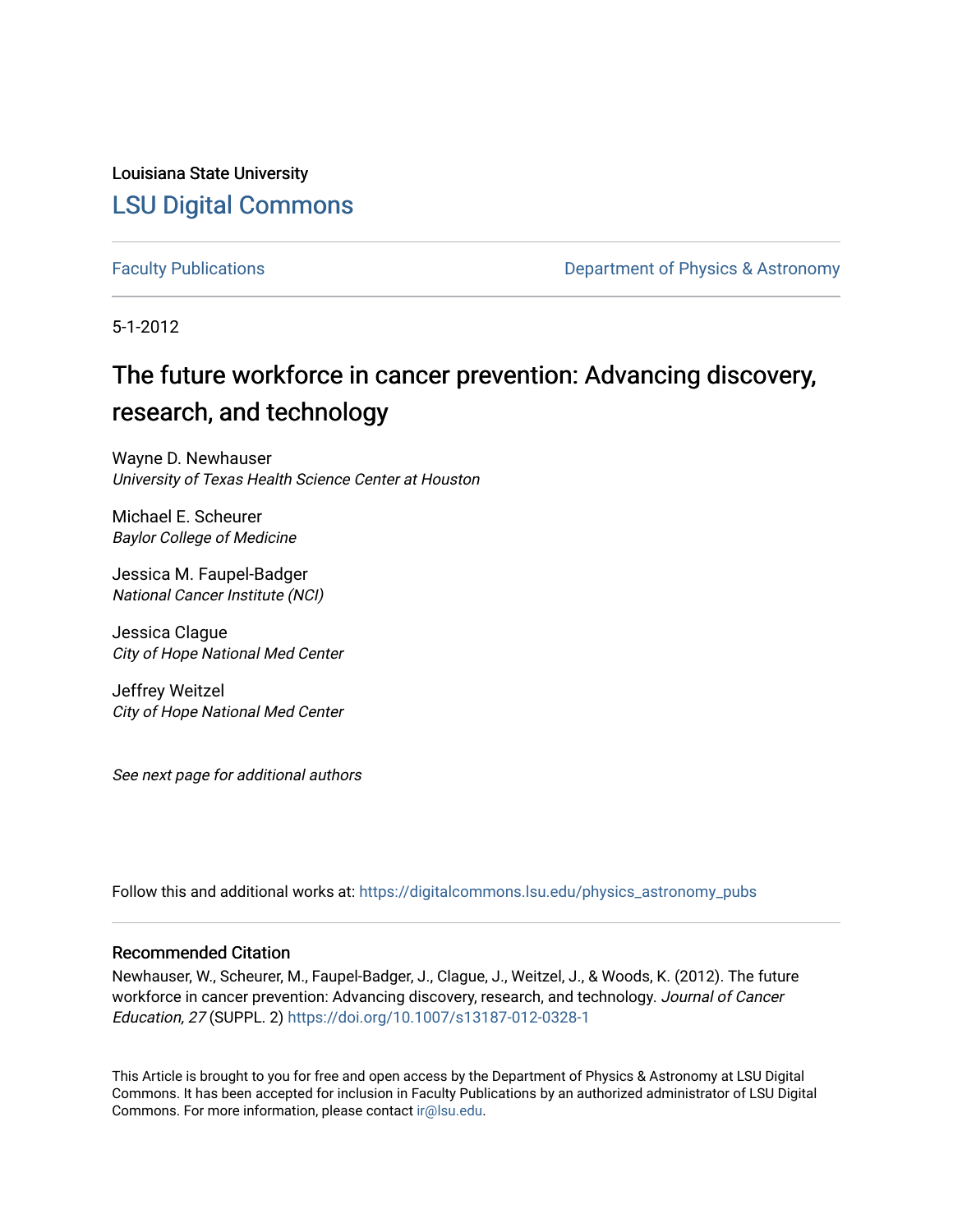# Authors

Wayne D. Newhauser, Michael E. Scheurer, Jessica M. Faupel-Badger, Jessica Clague, Jeffrey Weitzel, and Kendra V. Woods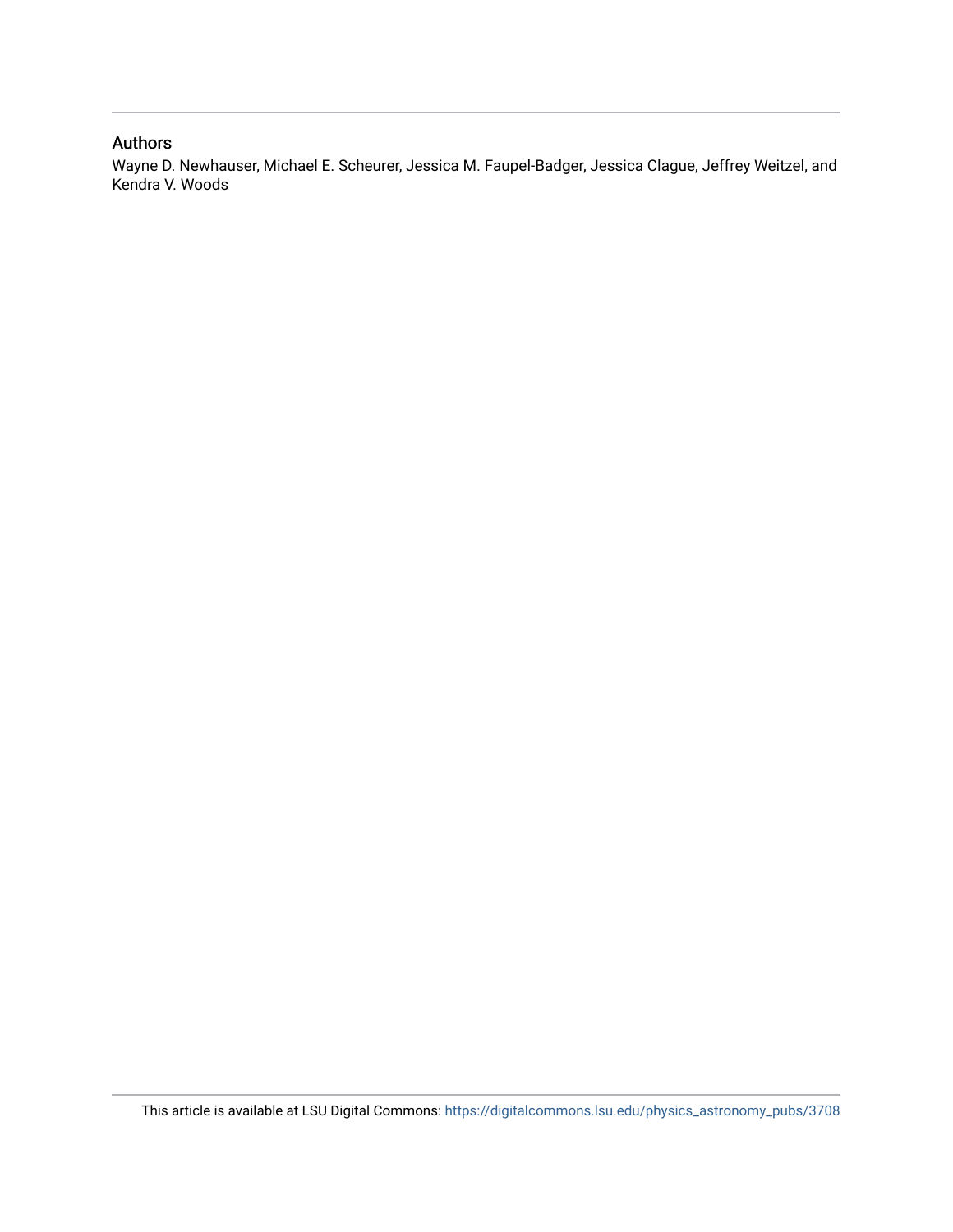

# NIH Public Access

**Author Manuscript**

J Cancer Educ. Author manuscript; available in PMC 2013 May 01.

# Published in final edited form as:

J Cancer Educ. 2012 May ; 27(Suppl 2): S128–S135. doi:10.1007/s13187-012-0328-1.

# **The Future Workforce in Cancer Prevention: Advancing Discovery, Research, and Technology**

**Wayne. D. Newhauser, Ph.D.**1, **Michael. E. Scheurer, Ph.D., M.P.H.**2, **Jessica. M. Faupel-Badger, Ph.D., M.P.H.**3, **Jessica. Clague, Ph.D., M.P.H.**4, **Jeffrey. Weitzel, M.D.**4, and **Kendra. V. Woods, Ph.D.**<sup>5</sup>

<sup>1</sup>Department of Radiation Physics, Unit 1202, The University of Texas MD Anderson Cancer Center, 1515 Holcombe Blvd., Houston, TX 77030

<sup>2</sup>Dan L. Duncan Cancer Center, Department of Pediatrics, Baylor College of Medicine, One Baylor Plaza, Houston, TX 77030

<sup>3</sup>Cancer Prevention Fellowship Program, Center for Cancer Training, National Cancer Institute, National Institutes of Health, 6120 Executive Blvd., Suite 150E, Bethesda, MD 20892

<sup>4</sup>Division of Clinical Cancer Genetics, Department of Population Sciences, City of Hope National Medical Center, 1500 East Duarte Road, Duarte, CA 91010

<sup>5</sup>Office of Academic Affairs, Unit 1422, The University of Texas MD Anderson Cancer Center, 1515 Holcombe Blvd., Houston, TX 77030

# **Abstract**

As part of a 2 day conference on October 15 and 16, 2009, a nine-member task force composed of scientists, clinicians, educators, administrators, and students from across the United States was formed to discuss research, discovery, and technology obstacles to progress in cancer prevention and control, specifically those related to the cancer prevention workforce. This article summarizes the task force's findings on the current state of the cancer prevention workforce in this area and its needs for the future. The task force identified two types of barriers impeding the current cancer prevention workforce in research, discovery, and technology from reaching its fullest potential: 1) limited cross-disciplinary research opportunities with underutilization of some disciplines is hampering discovery and research in cancer prevention, and 2) new research avenues are not being investigated because technology development and implementation are lagging. Examples of impediments and desired outcomes are provided in each of these areas. Recommended solutions to these problems are based on the goals of enhancing the current cancer prevention workforce and accelerating the pace of discovery and clinical translation.

## **Keywords**

Cancer prevention; training; workforce; technology; research

# **Introduction**

A worldwide cancer research effort is revealing cancer's causes, quantifying patterns of incidence, proposing new intervention strategies, testing novel treatments in clinical trials, and monitoring long-term patient outcomes. Steady improvements in cancer outcomes may

Corresponding Author's current address: newhauser@lsu.edu, Department of Physics and Astronomy, Medical Physics Program, Louisiana State University, 202 Nicholson Hall, Baton Rouge, Louisiana 70803, Phone: 225-578-2262.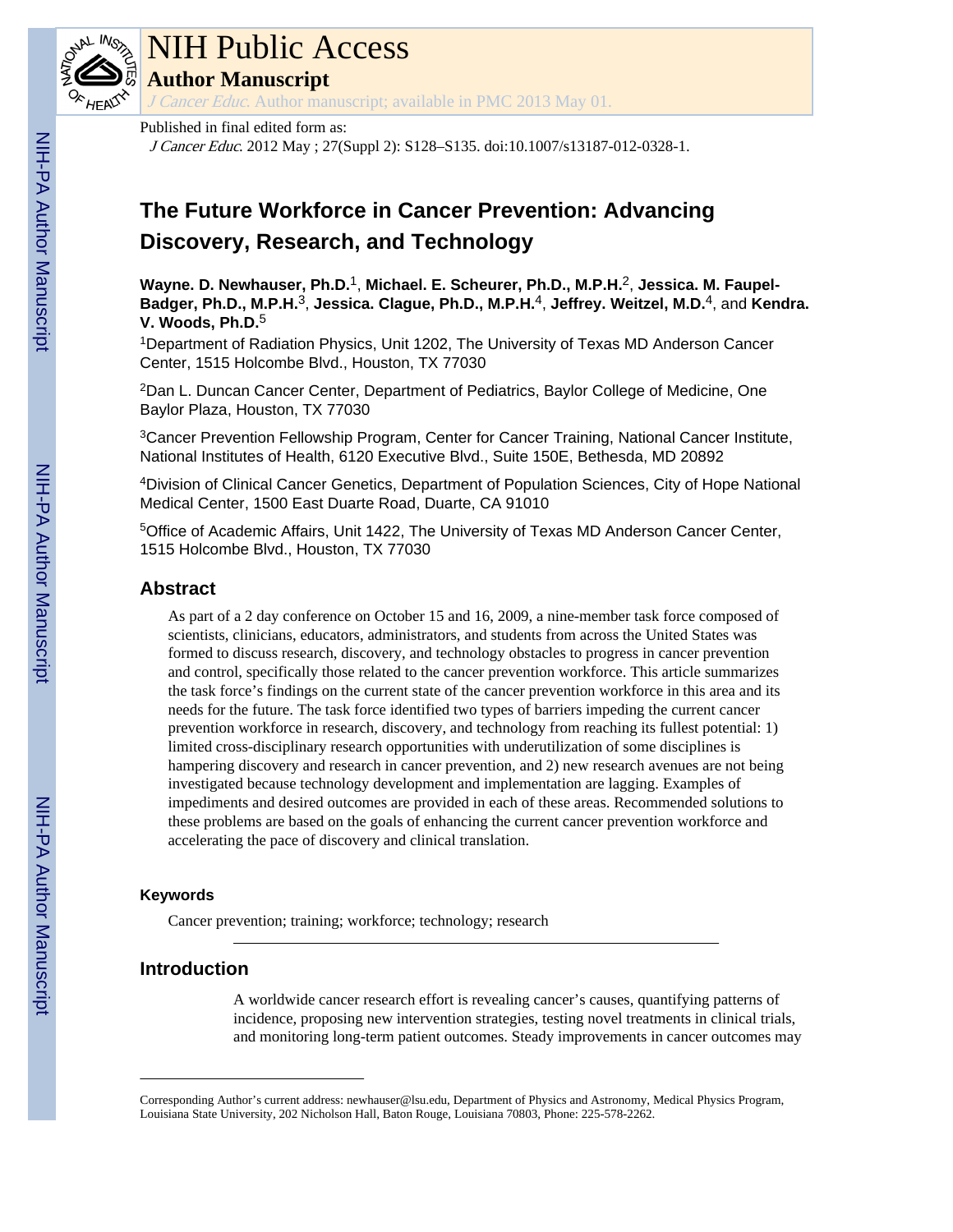be attributed to many factors, among them widespread access to health care and the increasing availability of effective prevention, diagnosis, and treatment methods. Research suggests that future demand for cancer prevention activities will increase dramatically [1]; it is far less clear that the capacity of the cancer prevention workforce will grow to adequately meet this demand. Specifically, growth is constrained by societal values (e.g., resource allocation), as well as the need for a collaborative workforce of specialists from diverse fields that is well prepared to advance discovery, research, and technology in this area. The problem is that while health care policy and associated economic resources may change rapidly, the education and training of scientists and other professionals in cancer prevention and control will take a decade or more; thus, it is important now to take stock of the readiness of the workforce to meet the challenges that are looming.

Current work related to cancer prevention spans many traditional scientific disciplines, including epidemiology, biostatistics, and the behavioral sciences. In a recent review, Lippman and Hawk [2] chronicled the pioneering preclinical and clinical achievements of these traditional practitioners in the areas of chemoprevention, immunology, surgery, and behavioral science.

Now, state-of-the-art, innovative technologies are opening new vistas in cancer prevention research. For example, epidemiologic studies of cancer incidence that employ low-cost gene sequencing are yielding large data sets that are being mined for clues to cancer prevention. Thus, it is apparent that future progress in cancer prevention discovery, research, and technology will require highly trained specialists from a broadening spectrum of disciplines (e.g., oncology, genetics, molecular epidemiology, biology behavioral science and medical physics). In addition, because researchers and practitioners from these diverse fields will have to communicate and collaborate with one another well in order to be effective, many (from both traditional and emerging disciplines) will likely need specialized training in cancer prevention. However, the literature is incomplete regarding the workforce-related needs that may constitute obstacles to continued progress, e.g., the size and discipline composition of the workforce that will be engaged in research and development in this area has not been well defined.

This manuscript reports the efforts of one task group to identify and propose solutions to obstacles to progress in cancer prevention and control that are associated with the scientific workforce and its workforce-training issues. In particular, this article examines how these issues can constrain the pace of progress in discovery, research, and technology. To accomplish this, the task group performed a literature search and conducted a critical analysis of the obstacles by means of a Delphi process.

# **Methods and Materials**

#### **Makeup and Purpose of the Multidisciplinary Task Force**

This report was prepared by the Discovery, Research and Technology Taskforce, which was formed at the workshop titled "The Future of the Cancer Prevention Workforce", held at The University of Texas MD Anderson Cancer Center in Houston, Texas, on October 15 and 16, 2009. The task force was charged with identifying issues that challenge the cancer prevention workforce specifically in the areas of discovery, research, and technology. Each member of the task force participated in the workshop, subsequent teleconferences, and other activities in the preparation of this report. The task force was composed of nine individuals from a variety of disciplines engaged in cancer prevention, including cancer genetics, cancer epidemiology and etiology, cancer biology, radiation physics, surgical oncology, pharmacogenetics/genomics, cancer research training, and professional oncology education. The task force included physicians and scientists from all levels of the typical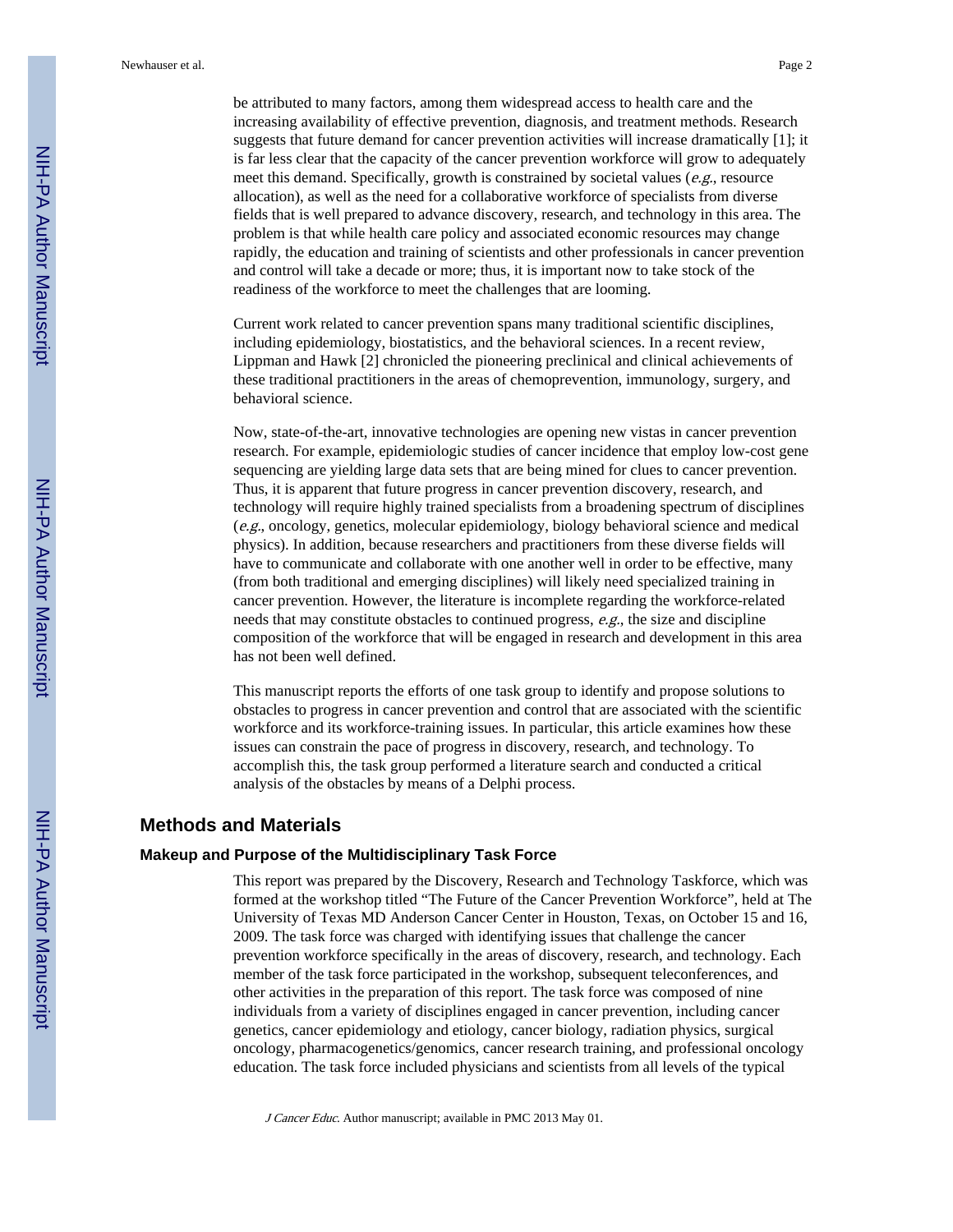career trajectory within a university medical institution, from graduate student to postdoctoral fellow, junior faculty, senior tenured faculty, and administrator. The task force members' institutional affiliations included two comprehensive cancer centers, a large private medical school, and one US government health organization.

#### **Review of Literature Relevant Workforce Issues in Cancer Prevention**

As part of the task force's work, the members first identified and shared literature related to workforce issues in cancer prevention and control; this information was to set the context for and serve as a baseline for subsequent analysis of workforce-related barriers to progress in the field. A summary of that informal literature review is reported here. The literature on cancer incidence, cancer prevention clinical practices, and cancer prevention workforce predicts an emergent and cautionary situation. Cancer incidence is projected to increase by 45% in the next 20 years, largely in older adults and minorities [3]. At the same time, the number of people who survive cancer is increasing and the number of cancer survivors who will need tertiary cancer prevention, including surveillance and screening to prevent recurrent or second cancers, is predicted to exceed 18 million in the United States by 2010 [4]. Based on these reports, it follows that demand for health care practitioners, technologists, and researchers with expertise in cancer prevention and control will clearly increase over the next decade and possibly beyond.

The literature on cancer incidence and etiology from recent years reveals that many of the cancers diagnosed today could have been prevented had existing knowledge and technologies been applied [5]. This finding strongly suggests that additional emphasis on preventing cancer and initiatives designed specifically to do so would lead to reduced cancer incidence, reduced mortality, and lower costs  $(e.g., \text{ costs of diagnosis and treatment, lost})$ productivity, and end-of-life care). Encouragingly, standard clinical practice already includes several prevention strategies against cancer, such as risk assessment, genetic counseling, cancer screening, and vaccination against viruses linked to cancer incidence [6– 11]. However, strategic policy planning documents, statements from professional societies, and cancer education surveys advise more training to ensure a prepared cancer prevention workforce [1, 12, 13]. Together, these reports underscore our society's urgent and vital need for additional discovery, research and development, and clinical translation in the field of cancer prevention.

Despite the clear need for cancer prevention activities however, it is unclear that sufficient resources will be available to augment the cancer prevention workforce, in part because resources have been mainly allocated to cancer treatment activities, and practitioners in those fields are themselves facing workforce challenges. The task force identified numerous reports that project shortages of primary care physicians, medical physicists, medical oncologists, physician assistants, and oncology nurses [14–16]. Furthermore, it is anticipated that oncology workforce shortages by the year 2020 will become major obstacles to realizing the full benefits of research and technology in the fields of cancer prevention and control [1].

Numerous challenges not only in patient care but also in screening and prevention arise in addressing cancer incidence among an aging and increasingly diverse population in the United States [17]. Primary care physicians recognize the goal of integrating cancer prevention strategies into clinical practice; however, little formal training exists that focuses on cancer genetics or cancer prevention and early detection in US medical schools [12, 13]. Such a lack of training could be overcome by increasing medical residents' knowledge of cancer prevention through special education programs [13] but the few programs that do exist are not well known. The American Society of Clinical Oncology (ASCO), which generally focuses on cancer treatment  $(i.e.,$  managing diagnosed malignancies), has made a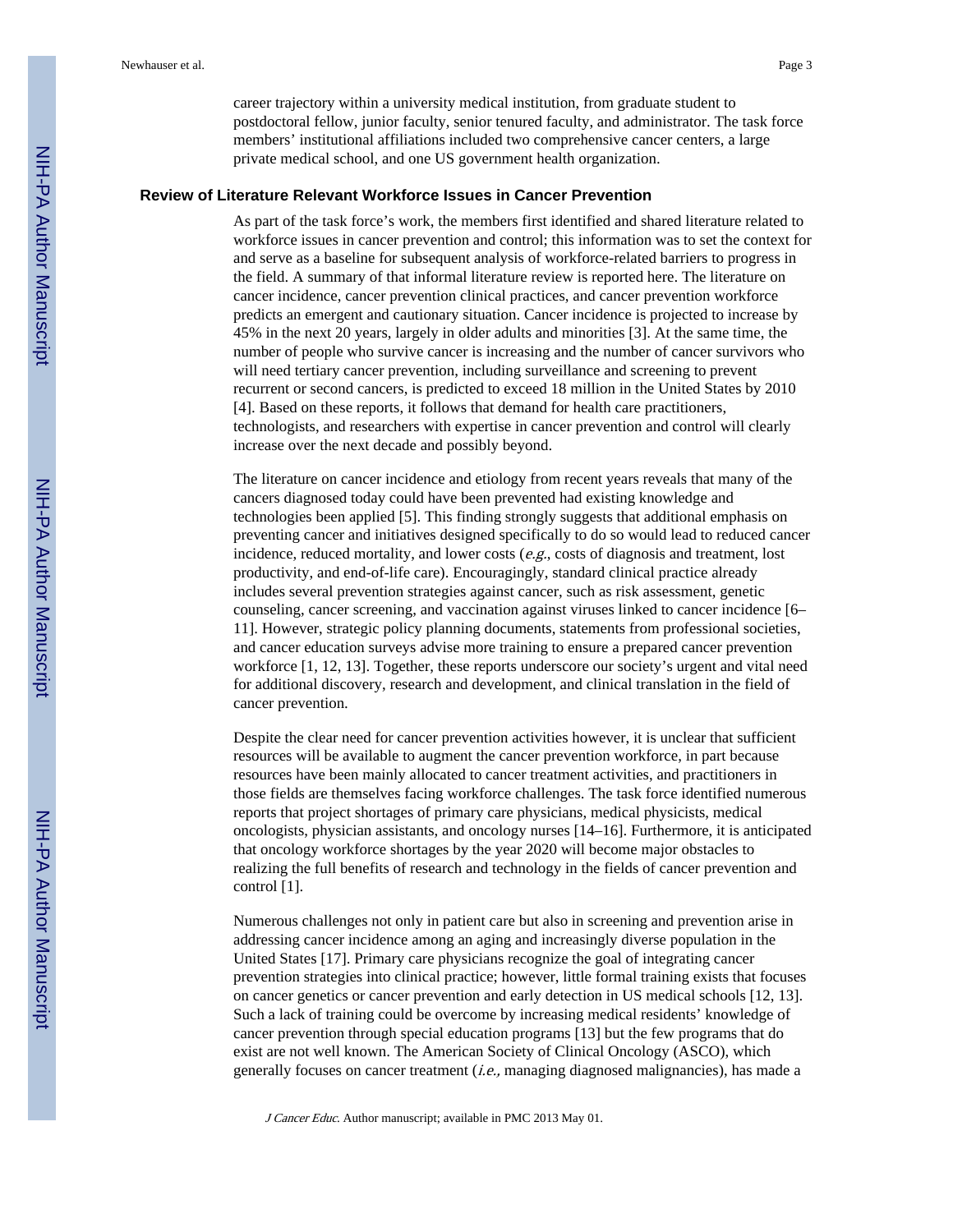commitment to increase cancer prevention awareness among its membership by establishing its Cancer Prevention Committee (CaPC) [18]. The CaPC's major objectives are to promote efforts related to the discovery and validation of new cancer prevention approaches; to promote technologies (such as imaging) to identify and quantify cancer risk; to encourage the discovery of environmental risk factors and develop methods or technologies to mitigate them; to encourage the discovery and validation of surrogate markers for cancer end points and relevant molecular events in carcinogenesis; and to advance the appropriate climate of reimbursement needed to accomplish these goals [18].

The CaPC recently surveyed ASCO members to learn about their current level of involvement in clinical prevention activities. The committee found that barriers to the members' participation in these activities exist but that the members are interested in increasing their knowledge and ability to integrate cancer prevention into their oncology practices [19]. The CaPC's efforts are important for making cancer prevention a more routinely practiced component of the cancer care continuum; however, the committee's main focus is on increasing physicians' awareness and implementation of existing cancer prevention knowledge. Thus, identification of research and discovery needs in the field of cancer prevention remains a priority.

The Office of Academic Affairs at The University of Texas MD Anderson Cancer Center has begun to contribute to this effort; it conducted an educational needs assessment in 2009 to evaluate the current need for professional cancer prevention education health care providers. The survey, which included 42 questions and was administered through email with Internet responses to 250 physicians (including deans and directors of fellowship and residency programs), directors of physician and physician assistant training programs, and institutional leaders of 20 comprehensive cancer centers, had a 51% response rate. The vast majority (78%) of the survey respondents stated that a need exists for training programs in cancer prevention and screening (unpublished results).

Finally, the literature review confirmed that broad consensus supports the need to advance our understanding of carcinogenesis; to improve the early detection and treatment of cancer, surveillance, and follow-up care; and to promote healthy lifestyles. Discovery, research, and technology in these areas will be key in preventing new, recurrent, or treatment-induced secondary cancers, an essential step toward improving overall outcomes for cancer survivors [20]. Thus, improving standards of clinical practice will be predicated on the efforts of a well-trained, innovative, and effective multidisciplinary workforce engaged in the enterprise of discovery, research, and technology in cancer prevention [21]. The results of this literature review served as the basis and provided the context for the next step in the task force's analysis of workforce issues in cancer prevention, that is, application of the Delphi method to the question of the obstacles that currently impede progress in this area.

# **Implementation of the Delphi Method To Identify Constraints on the Pace of Progress in Discovery, Research, and Technology**

To identify obstacles to progress in cancer prevention related to discovery, research and technology the task force implemented the Delphi method [22], which has been used to address other complex health care challenges [23]. We focused on several key aspects of cancer prevention, including discovery, research, and technology, and the associated workforce issues. In our implementation of the Delphi method, members of the task force answered questions in iterative rounds. For each round, one of us (WN) served as facilitator and provided a summary of the results from the previous round. We achieved consensus after the second and final round. Literature searches proceeded concurrently with and after the Delphi rounds; they were guided, in part, by questions and results that arose during each iteration.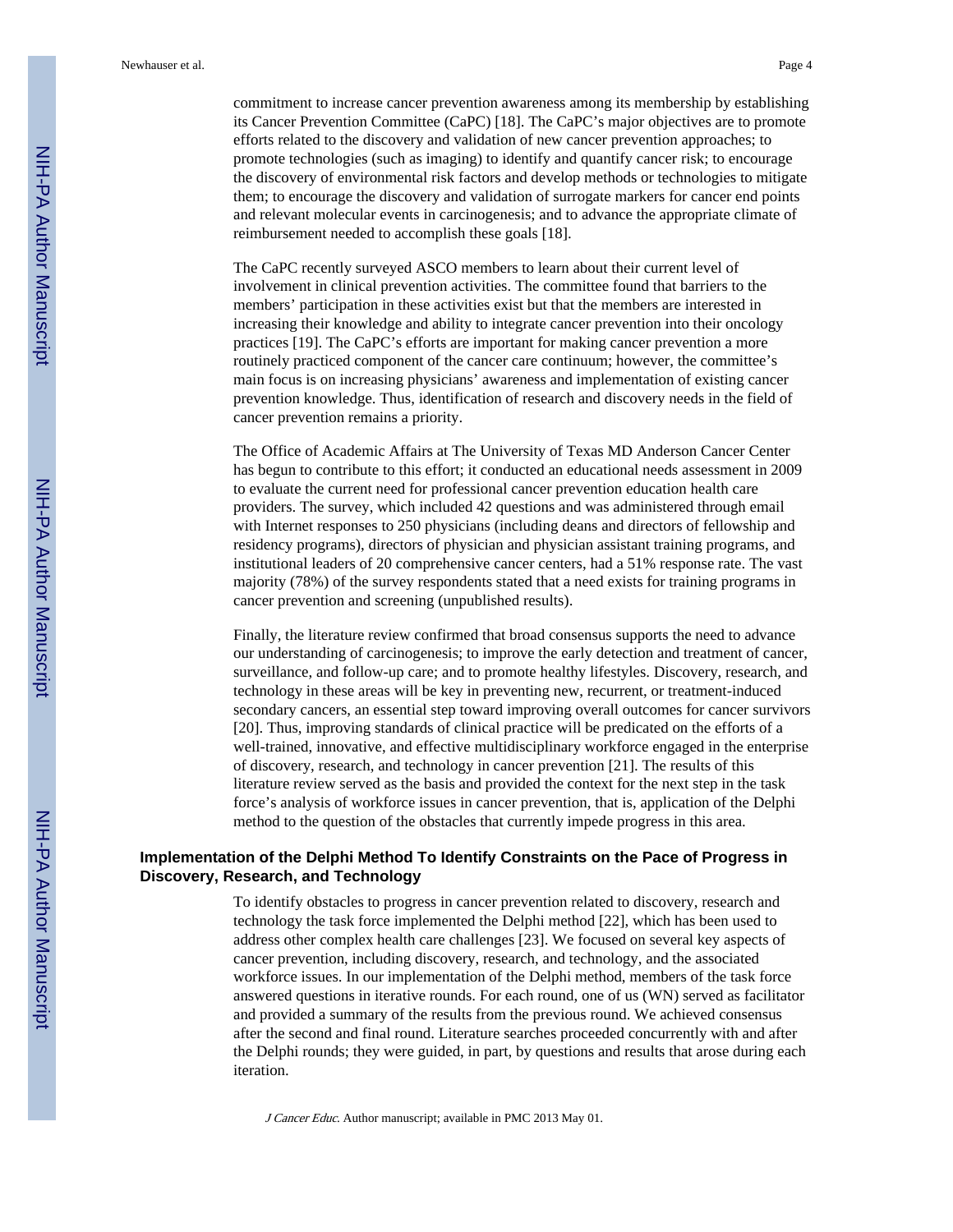# **Results/Synthesis**

The panel identified eight items that impede progress in discovery, research, and technology in the field of cancer prevention, with emphasis on workforce issues. The group also proposed several solutions to accelerate progress, including the expansion or modification of existing capacities and the introduction of new initiatives, all with the main goal of enhancing the cancer prevention workforce (Table 1). The impediments appear to fall into two broad categories: 1) limited cross-disciplinary research with underutilization of some disciplines, and 2) a lag in developing and implementing technologies necessary to perform research in tantalizing but unexplored avenues of discovery. The task force focused on these two broad categories to propose potential solutions to enhance the cancer prevention workforce.

#### **Limited Opportunities for Training in Cross-disciplinary Research and Underutilization of Some Disciplines' Discovery and Research in Cancer Prevention**

Developing a cancer prevention workforce that can both build on existing knowledge and technologies and, importantly, that will be highly innovative will require that individuals from diverse disciplines be motivated to pursue careers in cancer prevention and control. Moreover, greater numbers of individuals who are trained in cancer prevention in addition to their primary discipline will be needed at every level of the career spectrum. Multidisciplinary training would enrich the workforce by providing broader and deeper knowledge from divergent disciplines, including cancer biology and medicine as well as biomedical science, public health, and bioengineering. At its core, the cancer prevention workforce would gain members who have a common language and a shared foundational knowledge of the principles of cancer prevention. Enriched and multidisciplinary collaborative problem-solving teams could stimulate and nurture the generation of new ideas and hypotheses to be tested to meet emerging challenges in cancer prevention.

More students may be encouraged to focus their careers on cancer prevention if they are exposed early to the key problems that need to be addressed in the field. Such exposure may be accomplished via broadly accessible survey courses, seminars, or research experiences for students in the sciences, public health, medicine, and engineering fields [24–27]. Moreover, as cancer prevention discovery, research, and technology become increasingly interdisciplinary and therefore as reliant upon physical and computational sciences as on biology, we must address how to prepare students to work effectively across all these disciplinary lines. Therefore, it follows that undergraduate and graduate training should promote collaborative and cross disciplinary problem solving. One strategy could be to encourage or require participation in cross-disciplinary team activities, with trainees and faculty facilitators or instructors drawn from widely divergent fields [28].

The task force specifically recommends that individuals engaged in research be recruited into environments that stimulate, facilitate, and support cancer prevention problem solving through cross-disciplinary collaboration. Immersion into education and research activities should encourage students to participate in dynamic research groups that foster collaboration and the reciprocal exchange of ideas among all members. This type of environment would embody all of the positive aspects of multidisciplinary team science highlighted in a recent commentary by Disis and Slattery [29]. Drawing on literature from the behavioral sciences and the business world, these authors provide a conceptual framework that describes how increased team diversity not only promotes innovation but also creates greater networks that facilitate both the dissemination and adoption of new ideas generated by the team. [29]. The desired outcome is that the ideas developed within these diverse teams will lead to the greatest advances in science and human health. Cancer prevention efforts, which span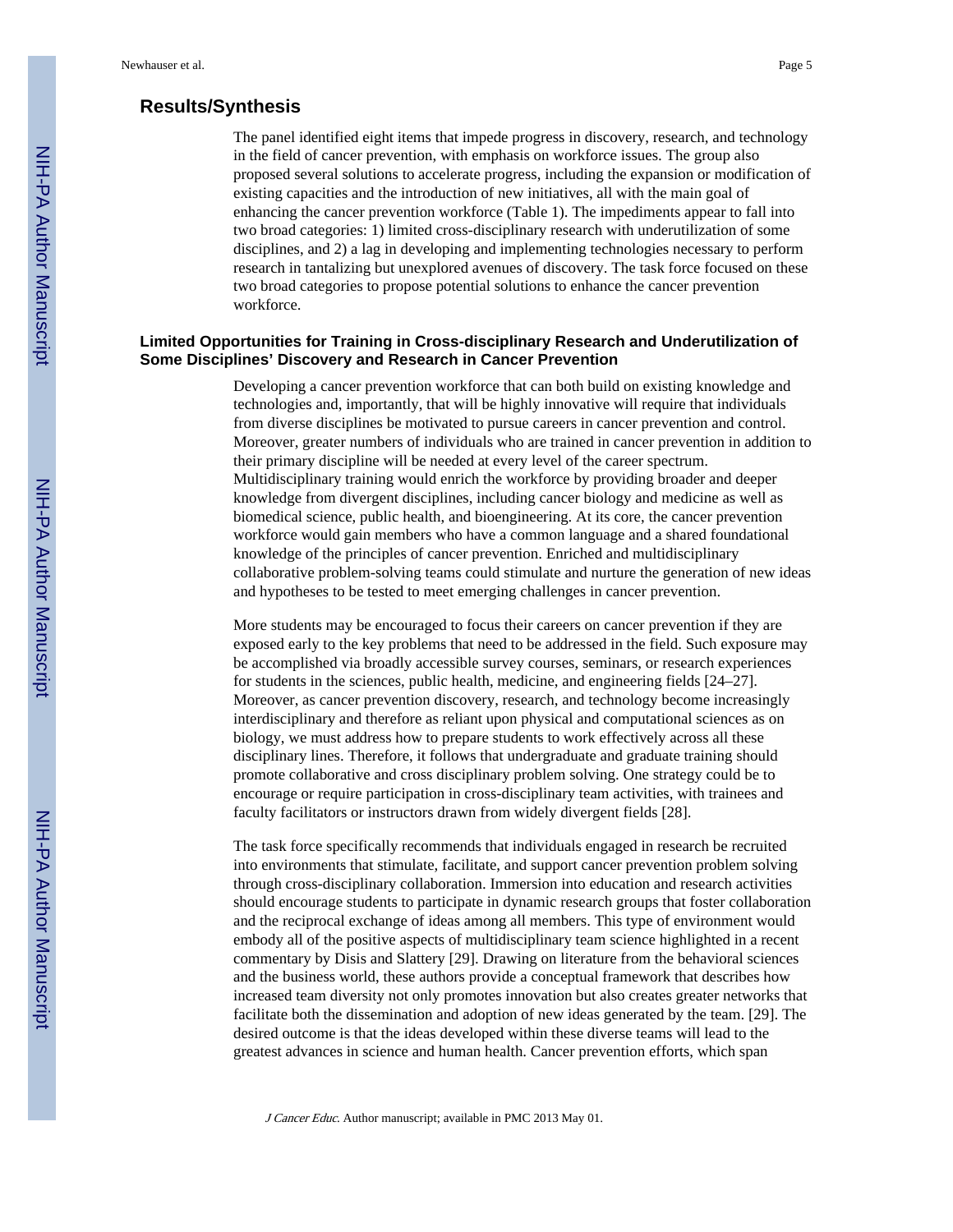behavioral, clinical, laboratory, and epidemiologic research, and clinical practice, are fertile ground in which to grow such dynamic teams.

Promoting team science in cancer prevention and including emerging and nontraditional disciplines into these teams present several challenges. For example, a limited number of institutional programs and funding mechanisms are currently available to individuals from backgrounds outside of those typically found in the cancer prevention realm  $(e.g.,)$ mathematicians, chemists, engineers, computer scientists); those programs and mechanisms that exist are difficult to find and, in some cases, underutilized. Moreover, the career paths in many of these disciplines lack a visible trajectory toward cancer prevention and control. For these reasons, the task force suggests that the following strategies be implemented to help remove the roadblocks impeding progress in effective cross-disciplinary research: 1) Develop more effective ways to recruit researchers in cancer prevention training, particularly individuals from diverse disciplines 2) formulate a core curriculum specifically educating research students and scientists about the fundamentals of cancer prevention, biology, medicine, and ethics that are requisite for collaborative problem solving in cancer prevention; 3) generate greater numbers of highly innovative cross-disciplinary training opportunities; and 4) establish and promote clear career trajectories for individuals who elect to incorporate cancer prevention into their work.

At the same time, research institutions will be challenged to adopt new systems for rewarding their students' and faculty's success. The days of the sole scientist conducting his or her own projects in comparative isolation are giving way to multidisciplinary teams of scientists attacking a cancer prevention problem simultaneously from several approaches. This trend has been spurred by the National Institutes of Health through increased funding for Specialized Programs of Research Excellence (SPORE) grants, multidisciplinary Program Project (P01) grants, and Research Project (R01) grants that allows for multiple principal investigators. In complementary fashion, success in team science should also be rewarded though promotion and tenure. However, the criteria for promotion and tenure at many leading institutions still tend to heavily weigh those accomplishments that are attributed to an individual reform, both broad and local, will be essential if team science is to be perceived as a meritorious and career path [30]. Furthermore, educational contributions to prepare the next generation of cancer prevention scientists, clinicians, allied health professionals, and technologists should be recognized and rewarded as vital components of academic institutions' missions. It is critical to underscore the importance of clear and honest portrayals of the opportunities for advancement in team science; without this is would be difficult to attract the most promising young scientists, physicians, engineers, and technologists to invigorate and enrich the discovery workforce in Cancer Prevention.

## **Time Lag Between the Development of New Technologies and Their Implementation in Cancer Prevention Activities**

A second important issue is the lag in technological development and implementation in research and practice that could be overcome by diversifying and increasing the cancer prevention workforce. One area of inquiry conspicuously impeded by the rather limited capabilities of current technology is the modeling of individual risk that incorporates multiple levels of information, such as genetic, lifestyle, and environmental factors, and the use of these models in clinical outcome studies.

Consider, for example, the risks associated with exposure to radiation in diagnostic and therapeutic medical procedures. In most cases, the risk to an individual patient is small in relation to the benefit from the procedure, but not negligible. This emerges as an important cancer prevention issue because the number of exposed individuals is large and the use of ionizing radiation in medicine is increasing [31]. In the United States, approximately half of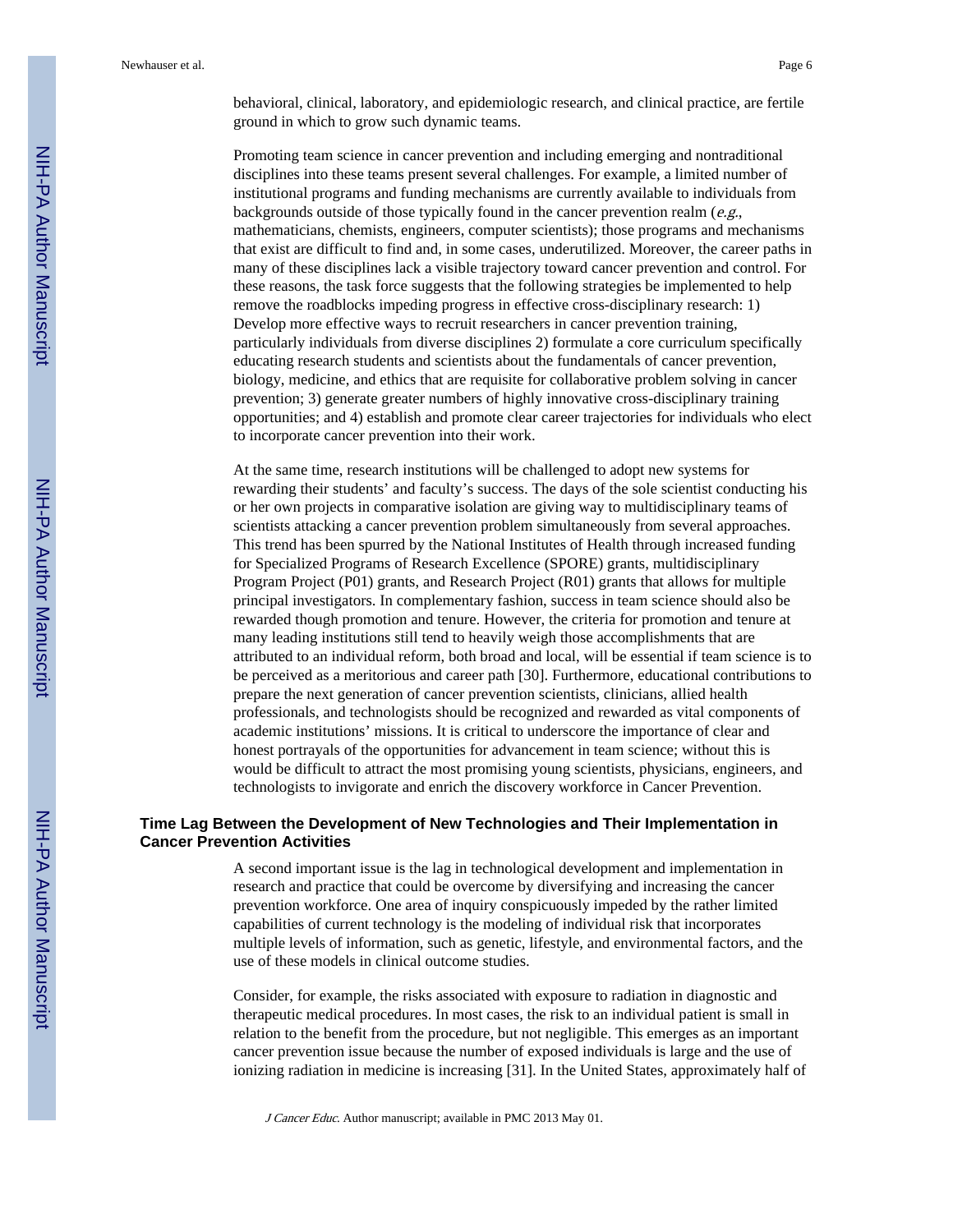all cancer patients receive radiotherapy. These patients are at elevated lifetime risk (in some, upwards of a 50% increase) for developing a radiogenic leukemia or solid tumor [32–35]. However, recent studies have revealed that, with the selection of the appropriate type of radiotherapy, the predicted lifetime second cancer risk can be reduced to 5% or less [36–38]. Furthermore, exposures can be further reduced by making relatively minor engineering improvements to current radiotherapy equipment [39]. Despite the obvious logic of preventing second cancers by reducing therapeutic radiation exposures, research activities in this area are comparatively sparse and few centers, if any, attempt to perform personalized risk assessments for individual patients [40].

The reasons for this gap in prevention efforts are not immediately obvious. Radiation is the most extensively studied carcinogen besides tobacco, and numerous models are available to calculate radiation exposure and cancer risk [41]. The task force, however, concluded that the rate-limiting factor in the pace of progress has been the workforce addressing this issue. This work is being carried out mainly by research faculty and trainees in medical physics, a niche discipline with only a few thousand practicing professionals in the United States [15]. Presently, most medical physicists lack the time and resources to participate in routine practice-based cancer prevention activities. The problem is compounded by the fact that research on this topic is being conducted at only a few academic centers. Furthermore, medical physics training programs [15], to our knowledge, do not include courses on radiation risk assessment or other specialized topics relevant to cancer prevention. With few faculty working in this area and few or no didactic courses in graduate training programs, the number of medical physicists focusing on cancer prevention will remain small for the foreseeable future.

As another example, genetic tools play an increasing role in risk assessment and testing interventions for a broad spectrum of common cancers; however, the best way to integrate these tools for nonhereditary cancers is unclear. Although only 5%–10% of cancers are known to be associated with highly penetrant hereditary syndromes, thousands of the cancer cases that occur every year in the United States are attributable to genetic predisposition, and the magnitude of risk conferred by these altered genes is dramatic [42]. Research on costeffective mechanisms to transfer state-of-the-art cancer genetics/genomics technologies into clinical practice is needed to enhance cancer prevention and control efforts in the community, especially in this age of genome-wide association studies and personalized medicine [43–46]. Commercial laboratories now capitalize on genome-wide association studies by offering genome scans for polymorphisms associated with disease and by using various algorithms to calculate absolute risk estimates for individuals. However, it is not known whether these scanning technologies are well calibrated or whether the risk estimates provided by the algorithms are accurate. The recently revised ASCO policy statement on genetic and genomic testing highlights the difficulties in attaining direct clinical utility from these types of tests, especially for low-penetrance genetic variants [43].

Conversely the genetic cancer risk assessment process incorporates genetic analysis and empiric risk models to estimate cancer risk and provide personalized risk-appropriate cancer screening and risk-reduction strategies for individuals and families. However, this process requires knowledge of genetics and oncology and communication skills in patient and family counseling [42, 47]. As genetics-based diagnostic and risk assessment tools for cancer move from bench to bedside, the demand grows for broad-spectrum clinical research to determine how these genetic technologies affect the individual, the family, and society. Health services research is also needed to investigate the problems and limitations of delivering cancer genetics services to the larger community, including underserved populations. Therefore, interdisciplinary training programs are needed to prepare researchers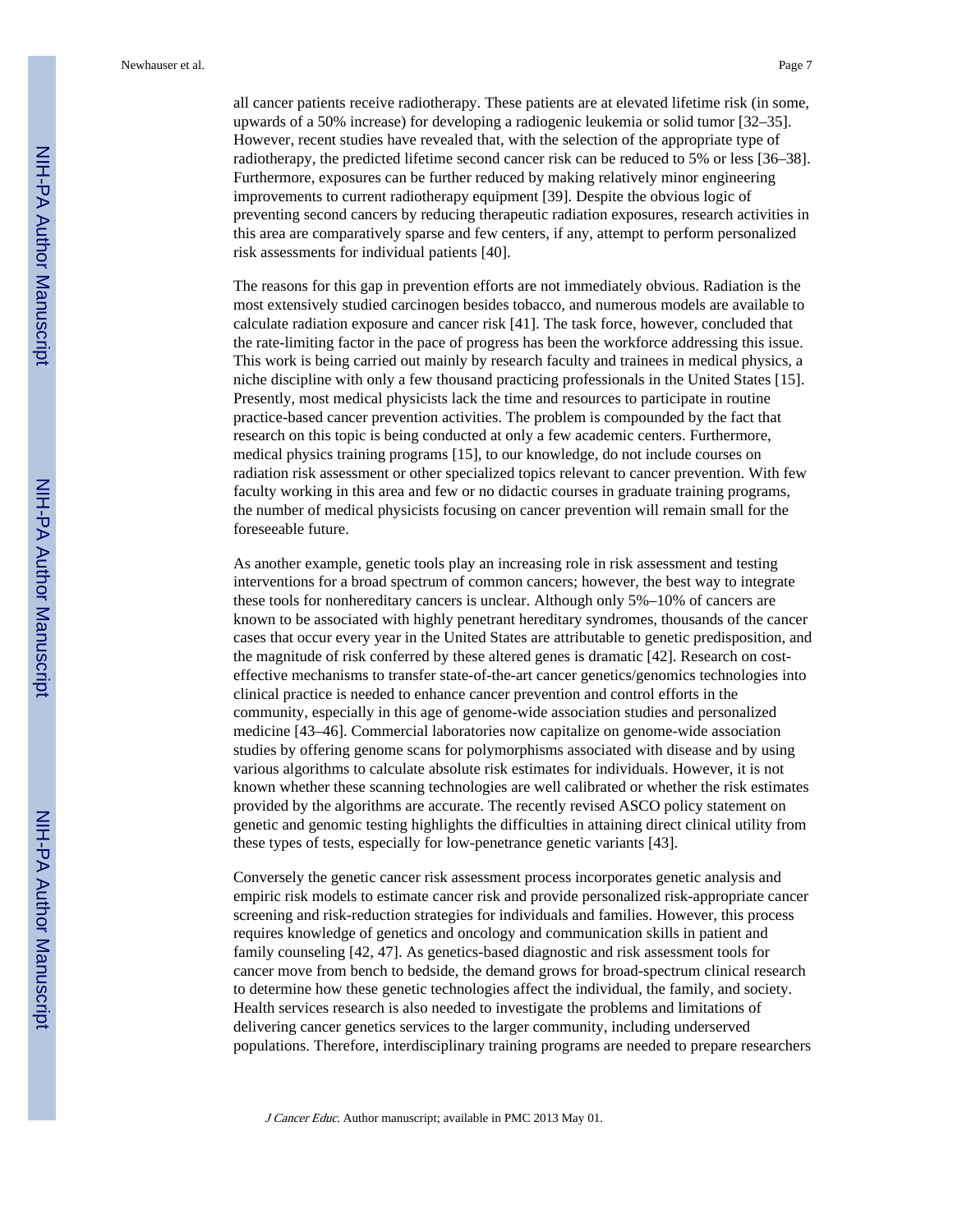who are proficient at this interface of genetics/genomics, social and behavioral science, and clinical research [48].

# **Summary and Recommendations**

As discoveries, innovative research, and groundbreaking technology drive science rapidly forward, several factors limit our ability to ensure a workforce capable of supporting and accelerating the field of cancer prevention and control, potentially preventing us from translating research into practice at an appropriate or desirable pace. Inherent challenges in creating and sustaining a dynamic workforce in the field of cancer prevention research, discovery, and technology include difficulty in attracting scientists early in their careers and retaining those already in the cancer prevention workforce. In contrast to career paths in cancer-focused basic science research and clinical practice, trajectories within the field of cancer prevention are unclear. Besides those in the traditional population of science-based professions, many new investigators do not realize the breadth of disciplines encompassed within the field of cancer prevention. Moreover, they may not see how their expertise may be valued and vital for solving critical problems in cancer prevention. The availability of foundational or core courses in cancer prevention may help generate interest in the field and stimulate interest in pursuing more specialized training. There exist several training programs and fellowships designed to provide the tools and skill sets requisite for establishing and attaining a successful career in cancer prevention; however, many earlycareer scientists either do not know that these programs exist, some may not realize that they are eligible to apply, and others may have been discouraged from applying since they are trained in fields historically external to cancer prevention. In addition, the primary emphasis on cancer diagnosis and treatment at most cancer centers and the attractiveness of careers in commercial research may draw some scientists, engineers, and technologists, junior and senior alike, away from careers in prevention. The allure of these alternatives may be particularly strong for those individuals from disciplines outside the biomedical sciences who are interested in careers in cancer research but may have even less knowledge of the applicability of their expertise to cancer prevention. Therefore, creating a high-capacity infrastructure for multidisciplinary team research may be strengthened by illuminating and promoting clear career trajectories and establishing environments that nurture multidisciplinary research in cancer prevention.

Individualized risk assessment and modeling are becoming more important in the field of cancer prevention as technological advances allow simultaneous examination of multiple genetic and environmental risk factors. These models may contribute to the development and implementation of prevention measures along the continuum from primary to tertiary prevention. One element missing from the equation is the fortification of a diverse and robust cancer prevention workforce that can refine and translate important discoveries into clinical applications. By strengthening the existing cancer prevention workforce and by expanding it to include those necessary professions that have been historically underrepresented, we can improve our ability to pursue new avenues for cancer prevention and comprehensive cancer control strategies that will reduce the burden of cancer for individuals, families, and society.

To overcome the obstacles to developing and sustaining a cancer prevention workforce dedicated to discovery, research, and technology, the task force has made four recommendations (Table 2). First, develop a foundational cancer prevention curriculum that is offered to trainees from multiple disciplines. Second, actively recruit individuals from disciplines that are under-represented in but critical to cancer prevention research. This type of recruitment could be accomplished, for example, with overview talks at meetings of professional and scientific societies. Scholars already engaged in cancer prevention should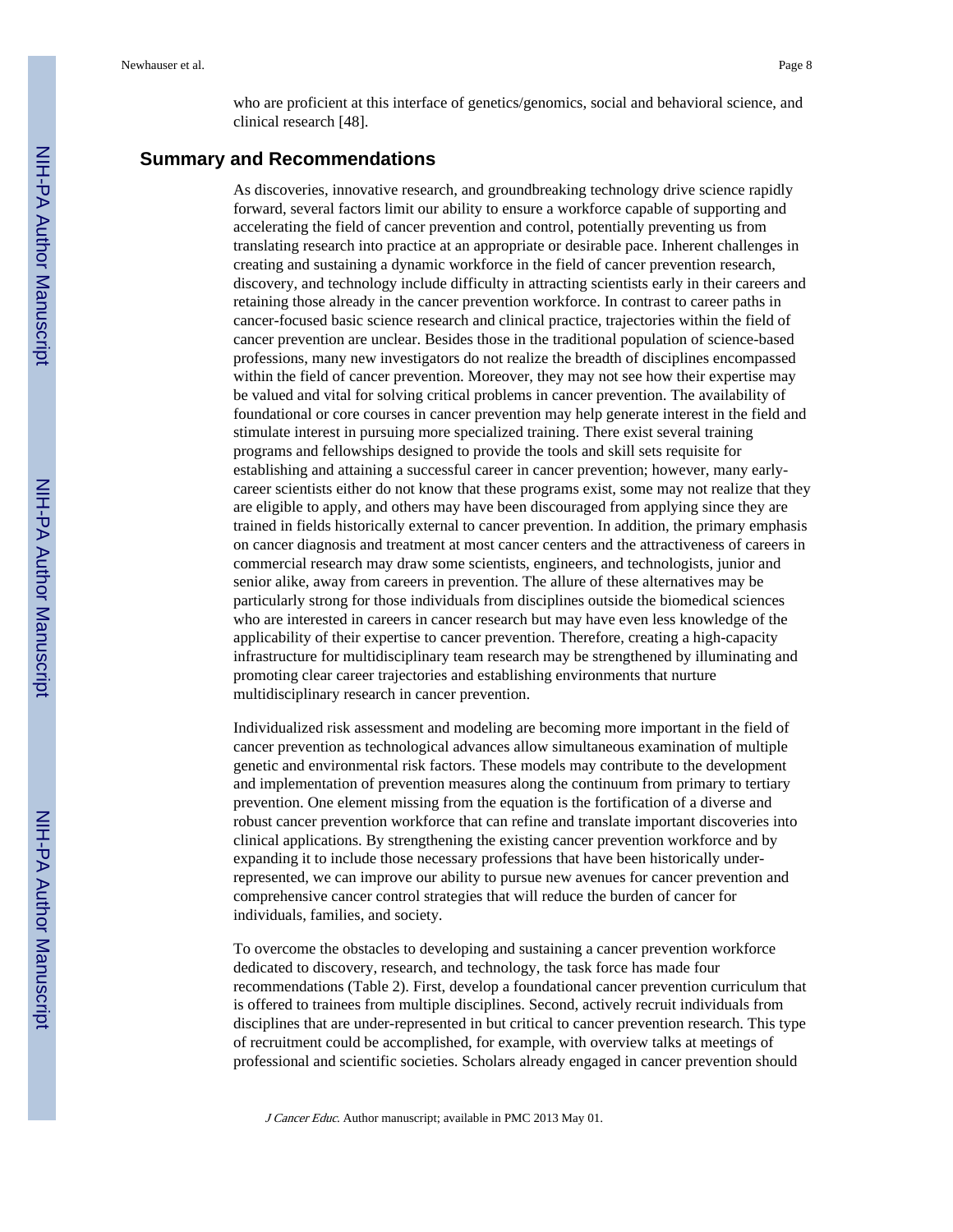seek opportunities to explain their research to young investigators in diverse fields and promote cancer prevention as an exciting and interesting critical career choice to battling cancer. Third, as our ability to generate terabytes of data from single experiments intersects with universal application of electronic medical record systems, investigators in the cancer prevention field should actively recruit individuals with interests in information technology and informatics. In addition, because translating research findings into applicable technologies will require the talents of investigators beyond the traditional fields involved in cancer prevention, these individuals should also be recruited actively. Fourth, to train these new recruits, greater numbers of innovative cancer prevention training programs are needed to stimulate multidisciplinary training and increase capacity in the workforce. Systematic evaluation of the breadth and depth of currently funded training programs would ideally identify current gaps and areas of emphasis, and these findings may justify allocating additional resources to cancer prevention training and education. Furthermore, among the resources that may be in short supply are institutions and centers of cancer prevention research and technological development to act as magnets, attracting young investigators and health care professionals into the field.

Developing a diverse and highly trained workforce will require a significant investment but it will yield public health and economic benefits by reducing the global burden of cancer. In the United States, approximately two thirds of the economic cost to society from cancer is associated with morbidity and mortality, while only about one third attributable to direct patient care [49]. These figures suggest a latent economic gain that could be achieved by focusing on cancer prevention measures.

# **Acknowledgments**

We thank Drs. E. Grubbs, M. Hildebrandt, S. Chang, and S. Tomasovic for helpful discussions and Ms. K. Carnes and Ms. S. Wilson for assistance in preparing this manuscript. This work was funded in part by a grant from the National Cancer Institute (awards 1 R01 CA131463-01A1, R25T CA57730 and R25T CA085771) and by the National Institute of Health (award K07CA131505).

# **References**

- 1. Chang S, Collie CL. The future of cancer prevention: will our workforce be ready? Cancer Epidemiol Biomarkers Prev. 2009; 18(9):2348–51. [PubMed: 19723910]
- 2. Lippman SM, Hawk ET. Cancer prevention: from 1727 to milestones of the past 100 years. Cancer Res. 2009; 69(13):5269–84. [PubMed: 19491253]
- 3. Smith BD, et al. Future of cancer incidence in the United States: burdens upon an aging, changing nation. J Clin Oncol. 2009; 27(17):2758–65. [PubMed: 19403886]
- 4. National Cancer Institute. President's Cancer Panel 2007 Annual Report. Maximizing our Nation's Investment in Cancer. Retrieved on February 22, 2010 from <http://deainfo.nci.nih.gov/advisory/pcp/pcp/htm/>
- 5. Anand P, et al. Cancer is a preventable disease that requires major lifestyle changes. Pharm Res. 2008; 25(9):2097–116. [PubMed: 18626751]
- 6. NCCN Guidelines for Detection, Prevention, & Risk Reduction. [cited 2010 September]; Available from: [http://www.nccn.org/professionals/physician\\_gls/f\\_guidelines.asp](http://www.nccn.org/professionals/physician_gls/f_guidelines.asp)
- 7. American Cancer Society. Recommendations for Human Papilloma Virus (HPV) Vaccine Use to Prevent Cervical Cancer and Pre-cancers. [cited 2010 September]; Available from: [http://www.cancer.org/Cancer/CancerCauses/OtherCarcinogens/InfectiousAgents/HPV/acs](http://www.cancer.org/Cancer/CancerCauses/OtherCarcinogens/InfectiousAgents/HPV/acs-recommendations-for-hpv-vaccine-use)[recommendations-for-hpv-vaccine-use](http://www.cancer.org/Cancer/CancerCauses/OtherCarcinogens/InfectiousAgents/HPV/acs-recommendations-for-hpv-vaccine-use)
- 8. American Cancer Society. Guidelines for the Early Detection of Cancer. [cited 2010 September]; Available from:

[http://www.cancer.org/Healthy/FindCancerEarly/CancerScreeningGuidelines/american-cancer](http://www.cancer.org/Healthy/FindCancerEarly/CancerScreeningGuidelines/american-cancer-society-guidelines-for-the-early-detection-of-cancer)[society-guidelines-for-the-early-detection-of-cancer](http://www.cancer.org/Healthy/FindCancerEarly/CancerScreeningGuidelines/american-cancer-society-guidelines-for-the-early-detection-of-cancer)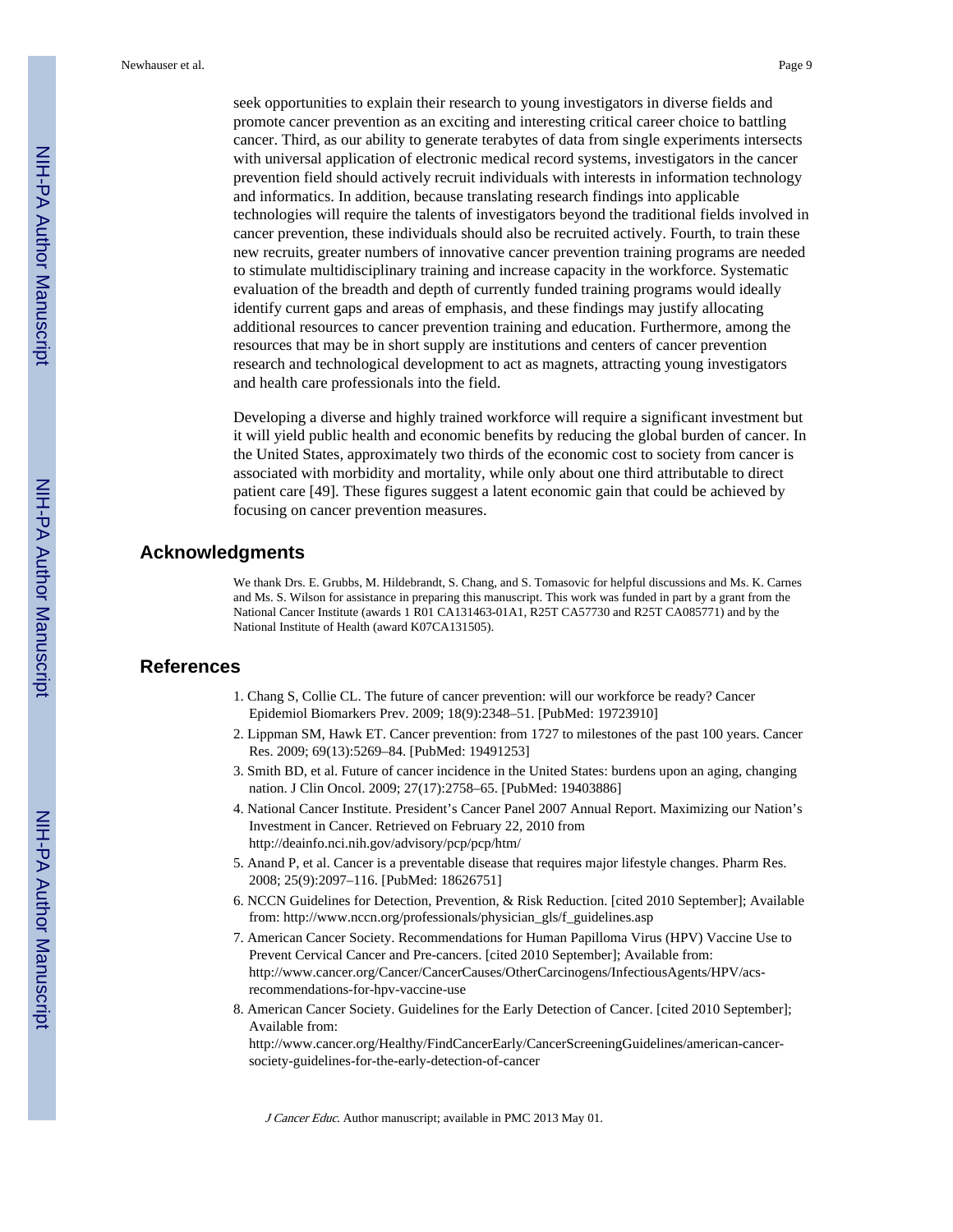Newhauser et al. Page 10

- 9. Cervical Cancer Prevention. [cited 2010 September]; Available from: [http://www.cancer.gov/cancertopics/pdq/prevention/cervical/healthprofessional#Section\\_50](http://www.cancer.gov/cancertopics/pdq/prevention/cervical/healthprofessional#Section_50)
- 10. Human Papillomavirus (HPV). [cited 2010 September]; Available from: <http://www.cdc.gov/std/hpv/STDFact-HPV-vaccine-hcp.htm#vaccrec>
- 11. Clinical Practice Guidelines. [cited 2010 September]; Available from: <http://www.asco.org/ASCOv2/Practice+%26+Guidelines/Guidelines/Clinical+Practice+Guidelines>
- 12. Chamberlain RM, et al. Cancer prevention education in United States medical schools. Cancer Education Survey II: cancer education in United States medical schools. J Cancer Educ. 1992; 7(2):105–14. [PubMed: 1419575]
- 13. Chamberlain RM, et al. Improving residents' knowledge of cancer prevention: are physicians prepared for prevention? J Cancer Educ. 1995; 10(1):9–13. [PubMed: 7772469]
- 14. Erikson C, Salsberg E, Forte G, et al. Future Supply and Demand for Oncologists. Challenges to Assuring Access to Oncology Services. J Onc Pract. 2007; 3(2):79–83.
- 15. Mills MD, Thornewill J, Esterhay RJ. Future trends in the supply and demand for radiation oncology physicists. Journal of Applied Clinical Medical Physics. 2010; 11(2)
- 16. Smith L. New medical schools in the United States: forces of change past and present. Trans Am Clin Climatol Assoc. 2009; 120:227–38. [PubMed: 19768180]
- 17. McKoy JM, Samaras AT, Bennett CL. Providing cancer care to a graying and diverse cancer population in the 21st century: are we prepared? J Clin Oncol. 2009; 27(17):2745–6. [PubMed: 19403884]
- 18. Lippman SM, et al. Cancer prevention and the American Society of Clinical Oncology. J Clin Oncol. 2004; 22(19):3848–51. [PubMed: 15353541]
- 19. Ganz PA, et al. The role of prevention in oncology practice: results from a 2004 survey of American Society of Clinical Oncology members. J Clin Oncol. 2006; 24(18):2948–57. [PubMed: 16702579]
- 20. Institute of Medicine Report. From Cancer Patient to Cancer Survivor: Lost in Translation. 2005. Retrieved on February 22, 2010 from [http://www.iom.edu/Reports/2005/From-Cancer-Patient-to-Cancer-Survivor-Lost-in-](http://www.iom.edu/Reports/2005/From-Cancer-Patient-to-Cancer-Survivor-Lost-in-Transition.aspx)[Transition.aspx](http://www.iom.edu/Reports/2005/From-Cancer-Patient-to-Cancer-Survivor-Lost-in-Transition.aspx)
- 21. Hait WN. Translating research into clinical practice: deliberations from the American Association for Cancer Research. Clin Cancer Res. 2005; 11(12):4275–7. [PubMed: 15958606]
- 22. Rowe and Wright. The Delphi technique as a forecasting tool: issues and analysis. International Journal of Forecasting. 1999; 15(4)
- 23. Mertens AC, et al. Improving health care for adult survivors of childhood cancer: recommendations from a delphi panel of health policy experts. Health Policy. 2004; 69(2):169–78. [PubMed: 15212864]
- 24. Gaffan J, Dacre J, Jones A. Educating undergraduate medical students about oncology: a literature review. J Clin Oncol. 2006; 24(12):1932–9. [PubMed: 16622269]
- 25. Jazieh AR, et al. The impact of a cancer education program on the knowledge base of participating students. J Cancer Educ. 2001; 16(1):8–11. [PubMed: 11270905]
- 26. Kelly T, et al. Partners in research: benefits of a summer research program. J Cancer Educ. 2006; 21(4):243–7. [PubMed: 17542717]
- 27. Shuster M, Peterson K. Development, implementation, and assessment of a lecture course on cancer for undergraduates. CBE Life Sci Educ. 2009; 8(3):193–202. [PubMed: 19723814]
- 28. Oden M, et al. Engaging undergraduates to solve global health challenges: a new approach based on bioengineering design. Ann Biomed Eng. 2010; 38(9):3031–41. [PubMed: 20387116]
- 29. Disis ML, Slattery JT. The road we must take: multidisciplinary team science. Sci Transl Med. 2010; 2(22):22cm9.
- 30. Gentile J, Boehlert S. Nurturing young scientists. Science. 2010; 329(5994):884. [PubMed: 20724604]
- 31. Mettler FA Jr, et al. Medical radiation exposure in the U.S. in 2006: preliminary results. Health Phys. 2008; 95(5):502–7. [PubMed: 18849682]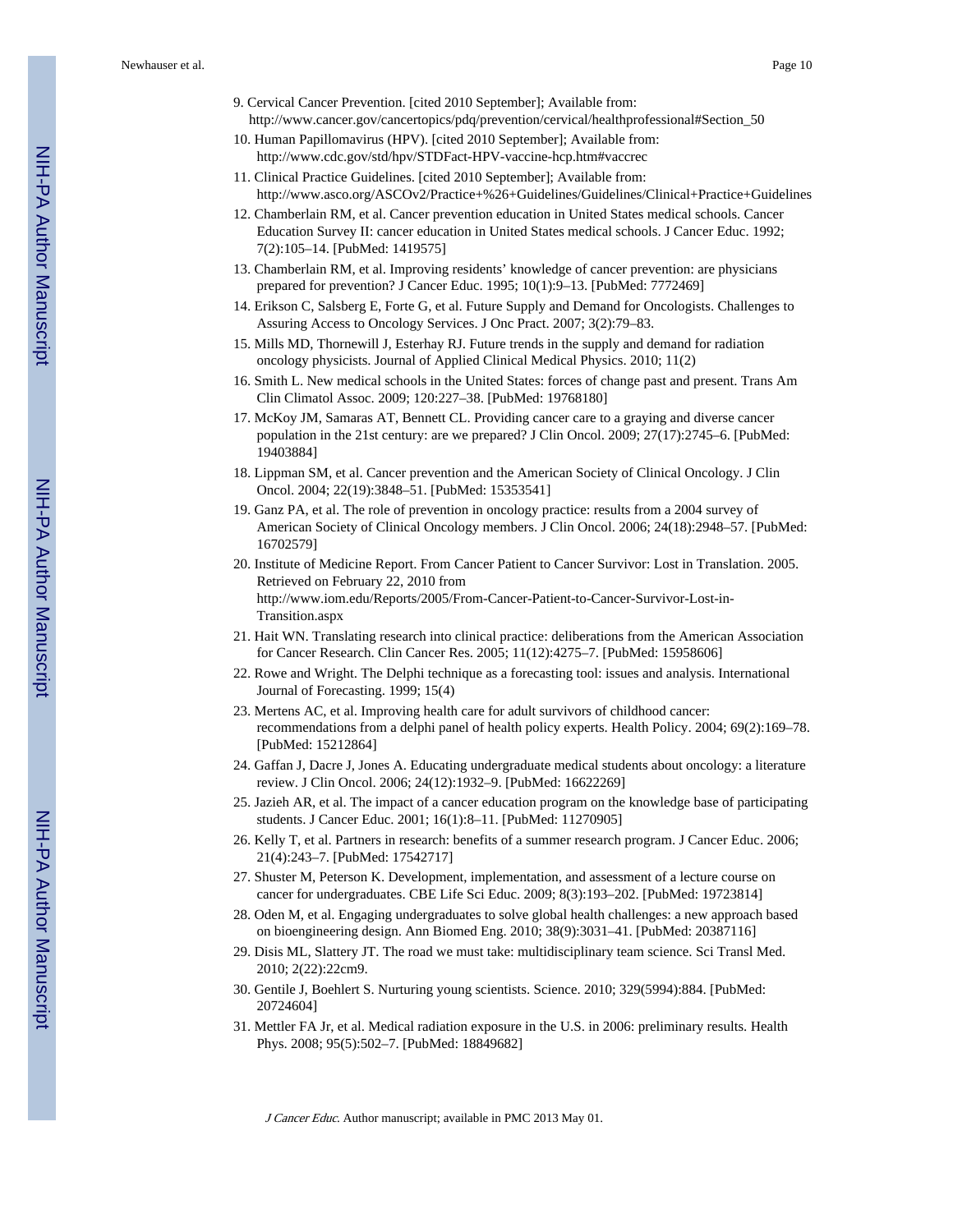- 32. Marees T, et al. Cancer mortality in long-term survivors of retinoblastoma. Eur J Cancer. 2009; 45(18):3245–53. [PubMed: 19493675]
- 33. NCI. Cancer Incidence and Survival among children and adolescents: US SEER program 1975– 1995. In: Ries, SMALG.; Furney, JG., et al., editors. NIH PUB No 99–4649. National Cancer Institute; Bethesda, MD: 1999.
- 34. Ries, LAG., et al., editors. SEER Cancer Statistics Review, 1975–2003. Vol. 2006. National Cancer Institute; Bethesda: 2006.
- 35. Altekruse, SF.; Kosary, CL.; Krapcho, M.; Neyman, N.; Aminou, R.; Waldron, W.; Ruhl, J.; Howlader, N.; Tatalovich, Z.; Cho, H.; Mariotto, A.; Eisner, MP.; Lewis, DR.; Cronin, K.; Chen, HS.; Feuer, EJ.; Stinchcomb, DG.; Edwards, BK., editors. SEER Cancer Statistics Review, 1975– 2007. National Cancer Institute; Bethesda, MD: 2010. [http://seer.cancer.gov/csr/1975\\_2007/,](http://seer.cancer.gov/csr/1975_2007/) based on November 2009 SEER data submission, posted to the SEER web site
- 36. Miralbell R, et al. Potential Reduction of the Incidence of Radiation-Induced Second Cancers by using Proton Beams in the Treatment of Pediatric Tumors. Int J Radiat Oncol Biol Phys. 2002; 54(3):824–829. [PubMed: 12377335]
- 37. Newhauser WD, et al. The risk of developing a second cancer after receiving craniospinal proton irradiation. Phys Med Biol. 2009; 54(8):2277–91. [PubMed: 19305036]
- 38. Yuh GE, et al. Reducing toxicity from craniospinal irradiation: using proton beams to treat medulloblastoma in young children. Cancer J. 2004; 10(6):386–90. [PubMed: 15701271]
- 39. Taddei P, et al. Monte Carlo investigation of local shielding to reduce stray radiation doses to patient receiving proton therapy for prostate cancer. Phys Med Biol. 2008; 53:2131–2147. [PubMed: 18369278]
- 40. Newhauser WD, Durante M. Assessing the risk of second malignancies after modern radiotherapy. Nature Reviews Cancer. 2011; 11(6):438–448.
- 41. NRC. Health Risks from Exposure to Low Levels of Ionizing Radiation: BEIR VII Phase 2. Nation Research Council of the National Academies; Washington, D.C: 2006.
- 42. Weitzel JN. Genetic cancer risk assessment. Putting it all together. Cancer. 1999; 86(11 Suppl): 2483–92. [PubMed: 10630174]
- 43. Robson ME, et al. American Society of Clinical Oncology policy statement update: genetic and genomic testing for cancer susceptibility. J Clin Oncol. 2010; 28(5):893–901. [PubMed: 20065170]
- 44. Flowers CR, Veenstra D. The role of cost-effectiveness analysis in the era of pharmacogenomics. Pharmacoeconomics. 2004; 22(8):481–93. [PubMed: 15217305]
- 45. Stadler ZK, et al. Genome-wide Association Studies of Cancer. J Clin Oncol. In Press.
- 46. Evans JP. Health care in the age of genetic medicine. JAMA. 2007; 298(22):2670–2672. [PubMed: 18073364]
- 47. DeMarco TA, et al. Practical aspects of delivering hereditary cancer risk counseling. Semin Oncol. 2007; 34(5):369–78. [PubMed: 17920890]
- 48. Blazer KR, et al. Creating tomorrow's leaders in cancer prevention: a novel interdisciplinary career development program in cancer genetics research. J Cancer Educ. 2006; 21(4):216–22. [PubMed: 17542713]
- 49. Meropol NJ, Schulman KA. Cost of cancer care: issues and implications. J Clin Oncol. 2007; 25(2):180–6. [PubMed: 17210937]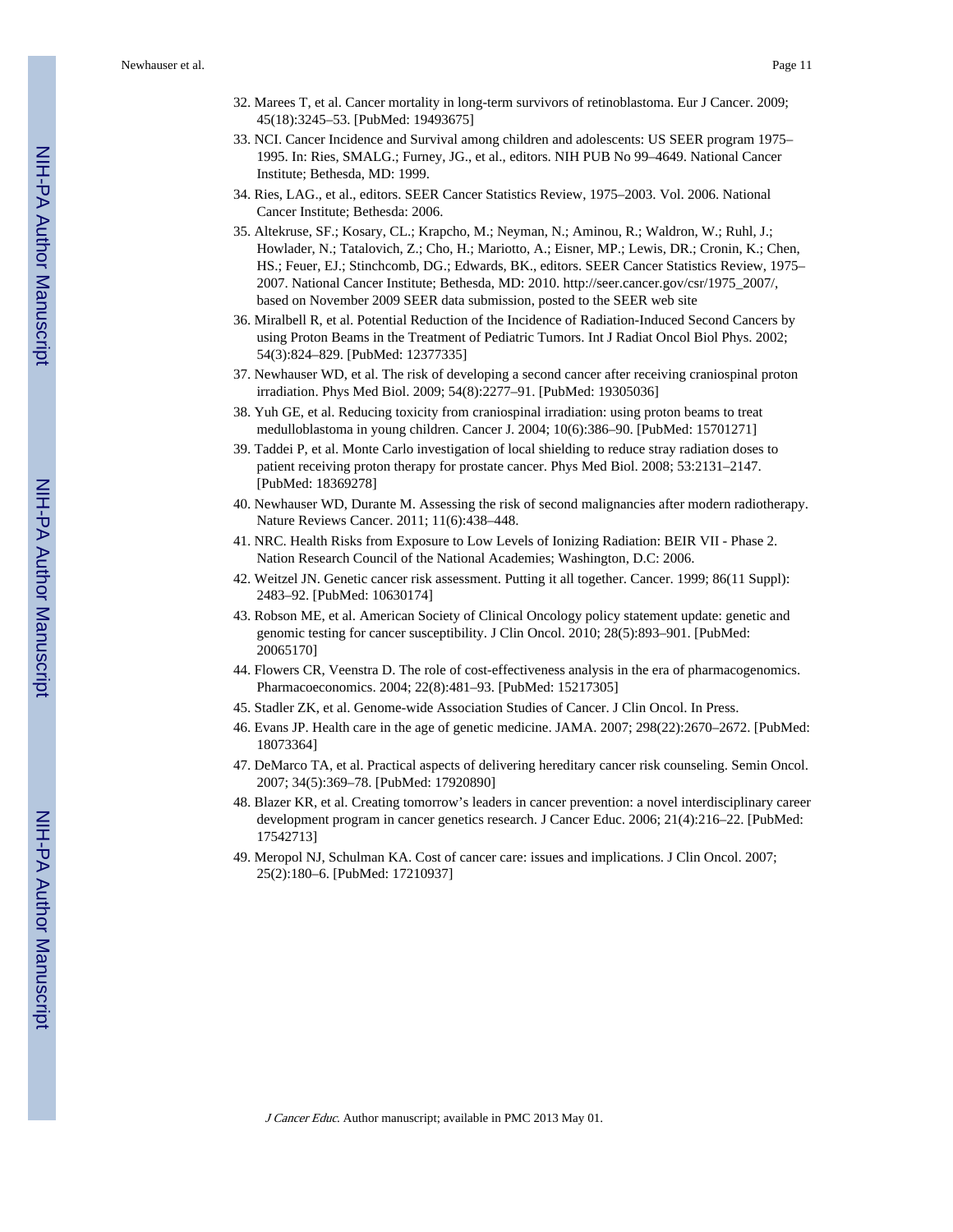#### **Table 1**

Current needs, gaps, and underutilized areas relevant to cancer prevention discovery, research, and technology

- **1** Establishing a workforce that crosses a variety of disciplines (e.g., to incorporate new technology, build better risk models)
- **2** Developing individualized models of risk
- **3** Creating new technologies to further develop risk biomarker research
- **4** Increasing use of electronic medical records in order to perform new outcome studies
- **5** Increasing competence across the workforce in high-performance and high-capacity instruments:
	- **a.** Supercomputers
	- **b.** Gene-sequencing systems
	- **c.** Data repositories
- **6** Promoting research to support evidence-based decision making:
	- **a.** Using practice guidelines (not patient specific)
	- **b.** Accounting for personalized risks
	- **c.** Knowing how/when to transition from a to b above
- **7** Enabling sophisticated risk modeling in disciplines such as radiation and medical oncology
- **8** Accelerating the pace of research progress so that the rapid evolution of medical practice continues